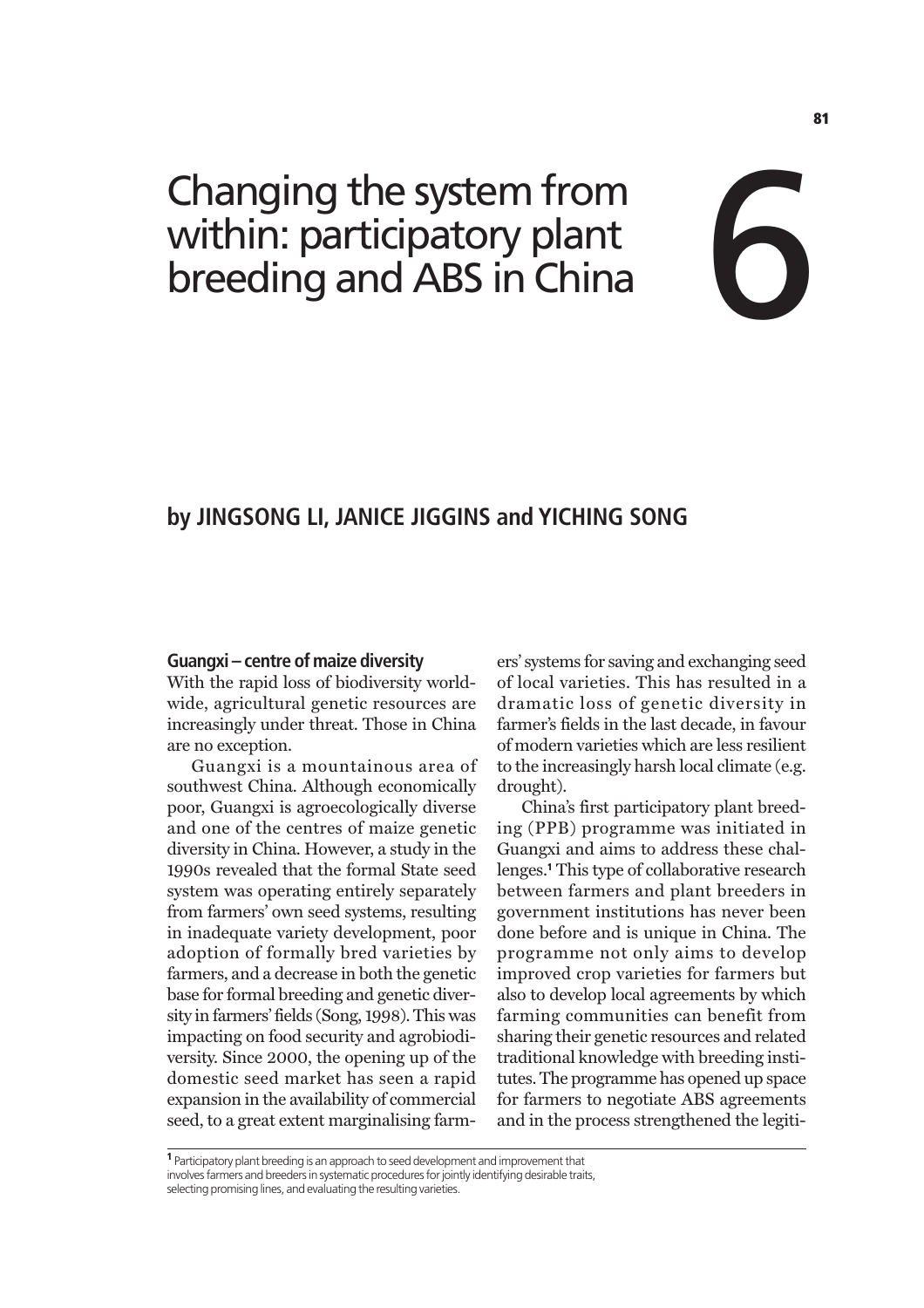82 participatory learning and action 65 Jingsong Li, Janice Jiggins and Yiching Song



Research site in Guangxi, Yunnan and Guizhou provinces. The photo shows a typical landform in this region.

macy of their rights/claims to benefit-sharing. The development of ABS mechanisms is also feeding into ongoing policy discussions on how to implement the ABS provisions of the Convention on Biological Diversity and the Nagoya Protocol.

#### **ABS in China**

Plant genetic resources (PGRs) for food and agriculture have been developed over millennia to satisfy the most fundamental of human needs. The free flow and exchange of these resources was once governed by individuals and communities. However, this has changed as intellectual property rights (IPR) regimes have been applied to agriculture. In international and national law, IPRs often overshadow or even extinguish the natural rights of farmers and farming communities to landraces and varieties they have developed, largely benefiting commercial plant breeders.<sup>2</sup> These companies have been able to develop new seeds, often based on farmers' PGRs,

and then protect their investment through commercial patents or plant variety protection laws which prevent farmers from legally exchanging and saving seed for future use (Tansey and Rajotte, 2008).

The recently agreed Nagoya Protocol is attempting to address this by requiring those accessing genetic resources for research and development to share the benefits they derive with the countries and communities that provide these resources. But in practise, in China, there is still no formal ABS policy, although in 2011, the Chinese government set up China's National Biodiversity Commission, which has started to draft national ABS regulations. Legislation to promote farmers' rights still lags behind protection of commercial breeders' rights, however.

There are also uncertainties over who 'owns' varieties developed through PPB and how benefits should be shared. Discussions with farmers have shown that the concept of intellectual property is new to

<sup>&</sup>lt;sup>2</sup> A landrace is a local variety of a domesticated animal or plant species which has developed largely through natural processes, by adaptation to the natural and cultural environment in which it lives. It differs from a formal breed which has been selectively bred deliberately. Landraces are usually more genetically and physically diverse than formal breeds. Source: Wikipedia.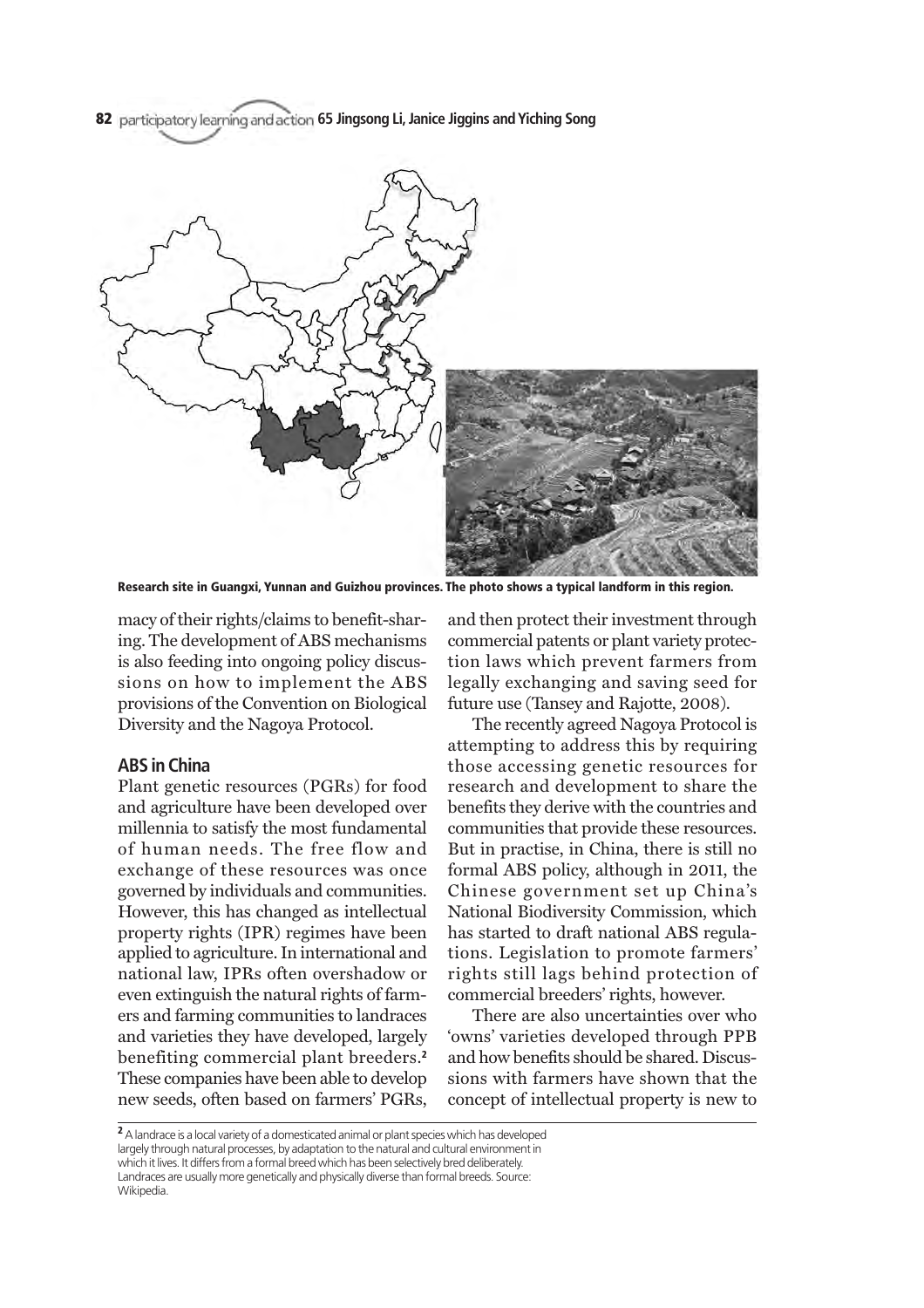| Table 1. The development of participatory plant breeding in Guangxi, southwest China |                                                                                                                                                                                          |                                                                                                                                                                                |
|--------------------------------------------------------------------------------------|------------------------------------------------------------------------------------------------------------------------------------------------------------------------------------------|--------------------------------------------------------------------------------------------------------------------------------------------------------------------------------|
| <b>Date</b>                                                                          | <b>Activities</b>                                                                                                                                                                        | <b>Results</b>                                                                                                                                                                 |
| Phase 1: PPB<br>$(2000$ onwards)                                                     | • Improve landraces and farmers'<br>varieties<br>• Develop locally adapted hybrids<br>· Build farmers' capacity                                                                          | Breeding processes documented and evaluated:<br>· Guangxi Maize Research Institute (GMRI) -<br>formal breeder<br>$\bullet$ 13 communities<br>$\bullet$ 100+ individual farmers |
| Phase 2:<br>Community seed<br>production<br>(2005 onwards)                           | Community-based PPB seed production<br>as a market-based reward for PPB<br>farmers conducted by a women's farmer<br>group (15 farmers) with technical support<br>from the GMRI breeders. | Detailed information documented and analysed<br>for seed production in terms of scale, yield, local<br>distribution and problems/risks.                                        |
| Phase 3:ABS<br>contracts<br>(2008 onwards)                                           | ABS contracts developed and agreed<br>between the breeding institute (GMRI)<br>and 12 farming communities.                                                                               | Contracts signed 2010.                                                                                                                                                         |

local farmers. Chinese farmers do not own their land. Their perception of rights and property and their intellectual contribution to seed development are not strongly embedded in culture – and are actively discouraged. This creates a barrier for farmers who seek to become rights claimants during ABS negotiation processes.

The PPB programme had to deal with these uncertainties and contradictions as it tried to develop ABS mechanisms to benefit farmers through the PPB process.

# **The PPB programme**

The PPB programme began in 2000. It was initiated and facilitated by a group of Chinese agricultural policy and social science researchers at the Centre for Chinese Agricultural Policy (CCAP) at the Chinese Academy of Sciences, together with concerned plant breeders. It was supported by the International Development Research Centre (IDRC) and the Ford Foundation. The project team consisted of: farmer breeding villages in Guangxi, local extensionists, breeders from Guangxi Maize Research Institute (GMRI) and the Institute of Crop Science (ICS)

under the Chinese Academy of Agricultural Sciences (CAAS), and sociologists from CCAP.<sup>3</sup> The programme aims to bring direct benefits to poor maize growers and conserve genetic diversity by:

• developing improved crop varieties for farmers, combining formal and local farmers' genetic resources and knowledge; and • developing mechanisms for access to genetic resources and benefit-sharing (ABS) between breeding institutes and farming communities.

The PPB team used a process of participatory action research to enable farmers and breeders to work together to learn about, explore and test innovative practical solutions for landrace variety improvement, seed production and related benefit-sharing mechanisms. The programme developed in three stages (see Table 1). From 2000 to 2011, the project gradually became a programme, expanding from one to 13 communities and from individual farmers to farmer groups. The selection of PPB communities was based on two aspects: the richness of local genetic resources, and the willingness of farmer breeders to take part. For both breeders and farmers, PPB became an entry point to

<sup>&</sup>lt;sup>3</sup> Their collaboration has been developed through Ph.D. research supported by Wageningen University, The Netherlands. The financial and intellectual support of our international partners is gratefully acknowledged.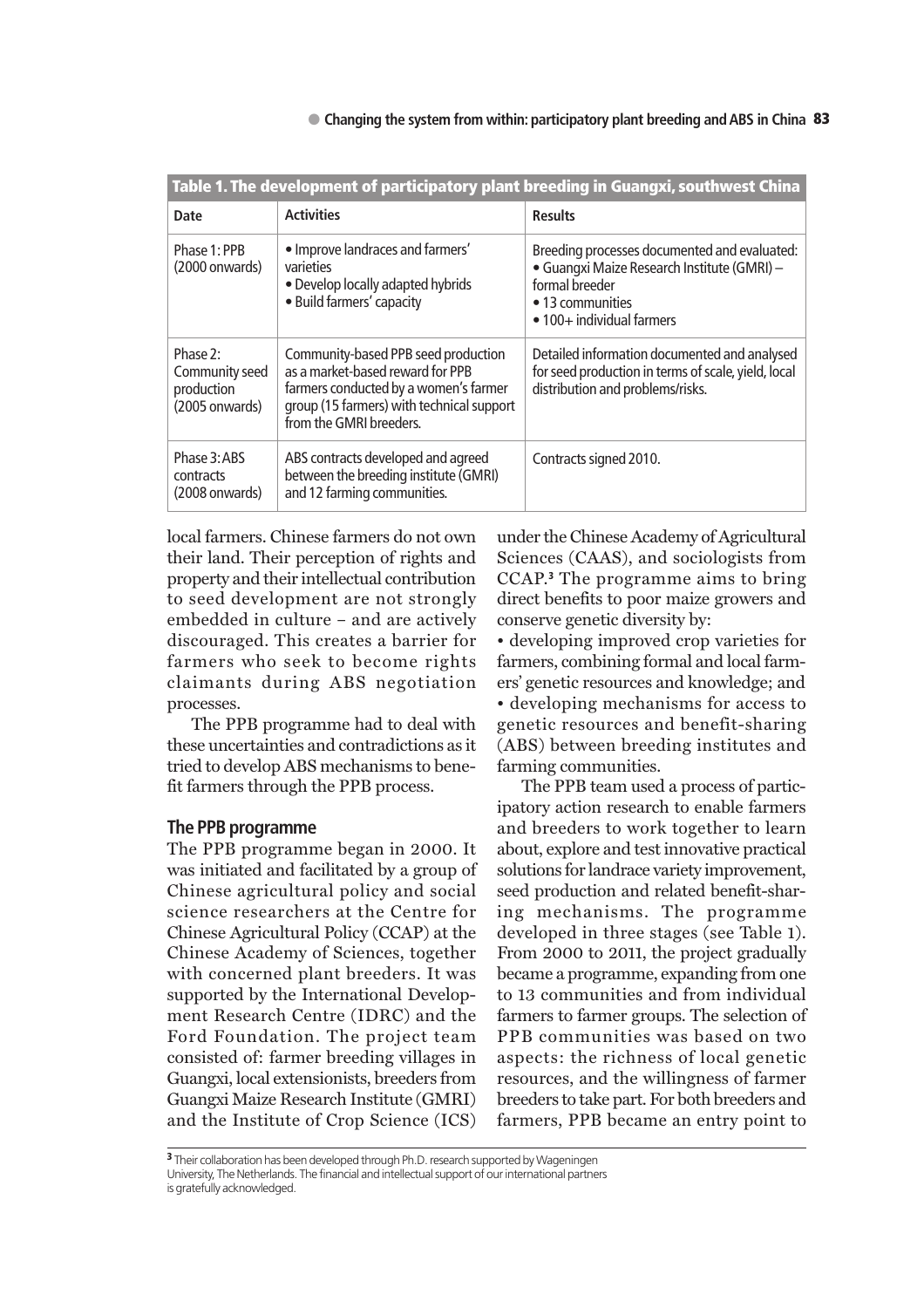explore and identify technological and institutional options to bridge farmers' seed systems and the formal seed system, integrate scientific knowledge and farmers' knowledge in breeding and conservation, and build mutual respect and understanding among farmers and public breeders.

**Phase 1**: from 2000–2003, aimed to develop mutually beneficial partnerships between formal breeders and communities and build farmers' capacity through breeding improved varieties. PPB varieties were successfully developed, but there were difficulties in marketing PPB varieties so that farmers could benefit (see below). Therefore, other ways to generate benefits for farmers were explored.

**Phase 2**: from 2005 onwards. Farmers suggested initiating community seed production and marketing of varieties bred by the team. Research focused on this activity and drawing lessons from it.

**Phase 3**: beginning in 2008, the programme started to develop ABS contracts between plant breeders and farmers. This enabled more farmers involved in developing PPB varieties to share in the commercial benefits from the varieties and agree the terms for access to farmers' genetic resources by formal breeders.

# **Challenges in releasing PPB varieties**

By 2007, there were more than 100 newly bred varieties tested in on-station trials and farmers' fields. Five farmer-preferred maize varieties were selected and released to the 13 trial villages. Although the programme results showed that it benefited both farmers and formal breeders through joint breeding and the exchange of maize genetic resources, the programme faced challenges in releasing the new varieties and enabling farmers to claim benefits from their contribution. These challenges arose from China's seed regulations in relation to varietal release criteria, lack of recognition of collective intellectual property rights, and a lack of national ABS legislation.

# China's seed regulations

The formal seed release system requires that new seed varieties must pass a series of tests: the Value for Cultivation and Use (VCU) test, and the Distinctiveness, Uniformity and Stability (DUS) test. Existing seed regulations only recognise and release varieties that pass these tests (Seed Law, 2001). But PPB varieties are unlikely to comply with these variety release criteria, such as VCU (i.e. value for cultivation and use) and DUS (distinctiveness, uniformity and stability) testing which are tailored to the characteristics of modern varieties, while farmer improved varieties cannot always show 'clear improvement' under different growing conditions, and can hardly meet the DUS criteria (Visser, 2002; Louwaars, 2007). Four of the five PPB varieties failed at the VCU testing stage in 2003. Only one hybrid PPB variety was officially released, *Guinuo 2006*, and this was registered and later commercialised by GMRI breeders. For the other varieties, the only option was to release the seed unofficially to the surrounding farming communities. But this meant limited recognition of the varieties in the marketplace as they were not officially released.

### Intellectual property rights (IPRs)

IPRs grant exclusive rights to individuals or organisations, but these do not apply in PPB, nor to landraces and varieties developed collectively by communities of farmers. Varieties could be introduced into China's formal breeding system by registering them under a breeder's name, but this approach does not recognise farmers' input. There was no mechanism for deciding how each stakeholder might benefit from the sale or use of a PPB product. As a local initiative, community-based seed production provided a way to share both monetary and non-monetary PPB benefits. However, it was limited to farmers in one trial village and at that stage there was no formal mechanism for benefit-sharing with other PPB farmers. An unwritten agree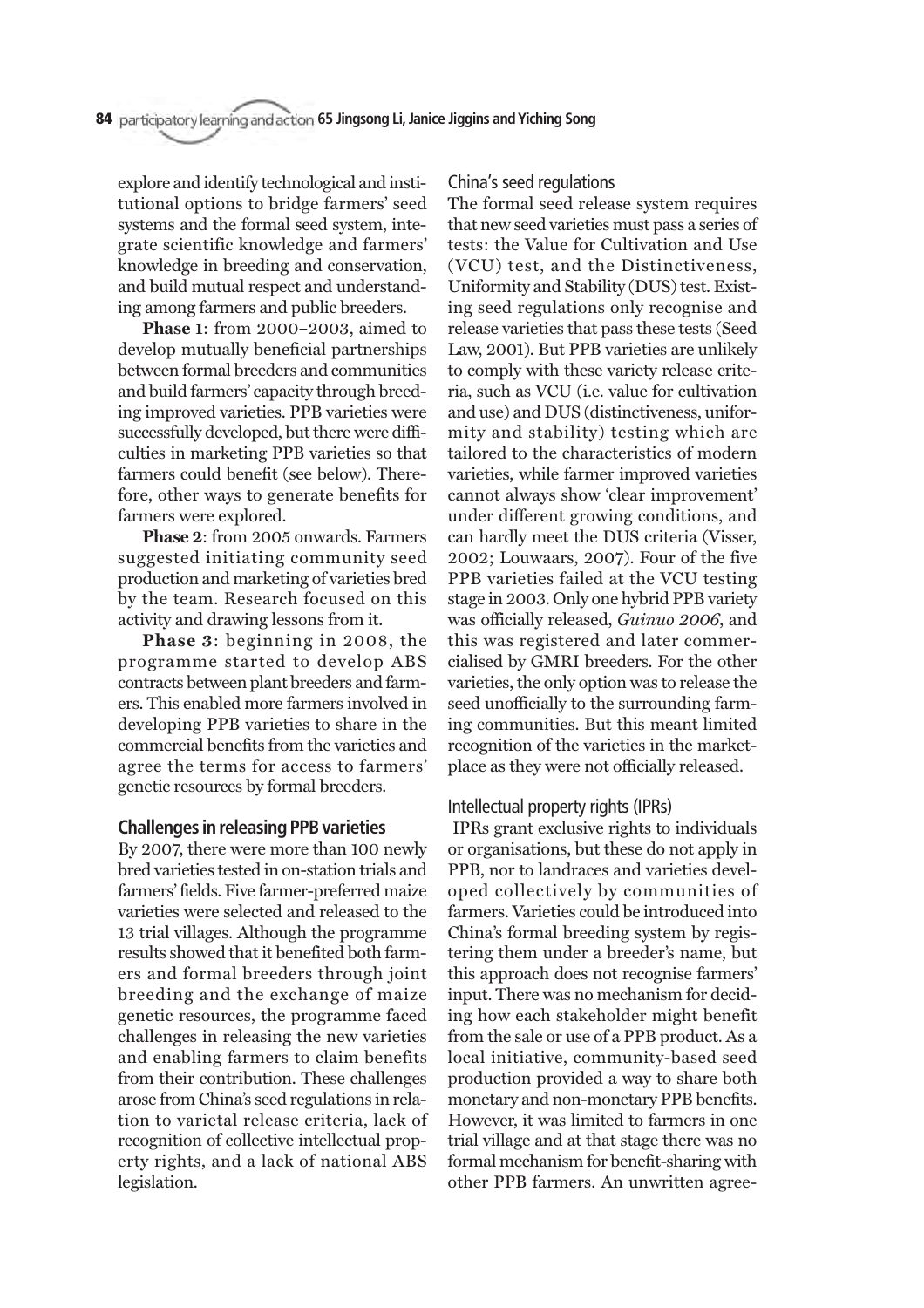ment between the PPB team, the breeding institute and the seed company supplying the commercial market enabled PPB farmers to supply *Guinuo 2006* locally.

# Lack of ABS legislation

The lack of legislation meant there was no framework or mechanism for agreeing ABS between breeders and farmers. There was also a continued lack of awareness among both farmers and policy makers about the wider range of potential commercial and public interest benefits of both *in situ* conservation and fair and equitable use of local plant genetic resources.

# **Developing access and benefit-sharing (ABS) contracts**

Given the lack of ABS legislation in China, the project team decided to formalise agreement on access and benefit-sharing among stakeholders through mutually agreed contracts. During the drafting of the ABS contracts from 2008 to 2010, the team reflected on how to protect the public value of crop genetic resources, considering farmers' contribution to agrobiodiversity enhancement and to maintaining the genetic base for hybrid breeding. The team also considered how to recognise farmers' rights to benefit-sharing, individually or collectively. During initiating ABS contracts, both breeders and farmers were interviewed by policy researchers, and later on they were brought together for further discussion and negotiation, based on their current conflicting interest, and the potential benefit from PPB collaboration.

In June 2010, the PPB programme's ABS agreement was signed among farmers and GMRI breeders. The contracting process was facilitated and witnessed by CCAP researchers. The agreement recognises the contribution of both PPB farmers and their genetic resources during the breeding process, and regulates how benefits are shared. This includes e.g. the right to register new varieties, sharing ownership (via registration of joint plant breeders' rights (PBRs)4) and royalties, subsidy payments to farmers for landrace conservation and to cover any risks associated with breeding experiments, such as harvest loss due to severe weather conditions. Whilst the ABS contract sets up an initial agreement for benefit-sharing between breeding institutes and farmers, its effective implementation will depend on continuing to develop mutual understanding and collaboration between the parties.

### **What has the programme achieved?**

The PPB process has created a platform for mutual understanding, knowledge creation and social learning between farmers and formal breeders and researchers on the project team. Breeders and farmers were able to learn from each others' experiences, ideas and values, creating a new understanding between these previously distant actors. Although they are from different backgrounds and may not share the same values and aspirations, farmers and breeders are linked by a common goal of developing improved varieties. By engaging stakeholders in practical action, PPB provides a way of actively involving stakeholders in searching for a solution to a problem, and this can change their perspectives. This has led to a recognition of the important role of farmers in plant breeding and conservation, and the need to acknowledge the rights of farmers over PPB varieties and landraces, which is vital for creating incentives for farmers to

<sup>4</sup> PBRs are an internationally recognised instrument for registering the contribution of plant breeders to the development or improvement of seeds that are subsequently commercialised. A PBR confers the right to receive a proportion of the commercial profit. According to the PVP law (1997), Article 2, item 7 (www.caas.net.cn/caasnew/nykjxx/nyxz/6163.shtml), the PBR can be granted to either institute breeders or individual (hobby) breeders. For collaborative breeding, the ownership of PBR is based on contract arrangement. If farmer-breeders and other stakeholders have such recognition, farmers' rights over local genetic resources can be strengthened through contract arrangement.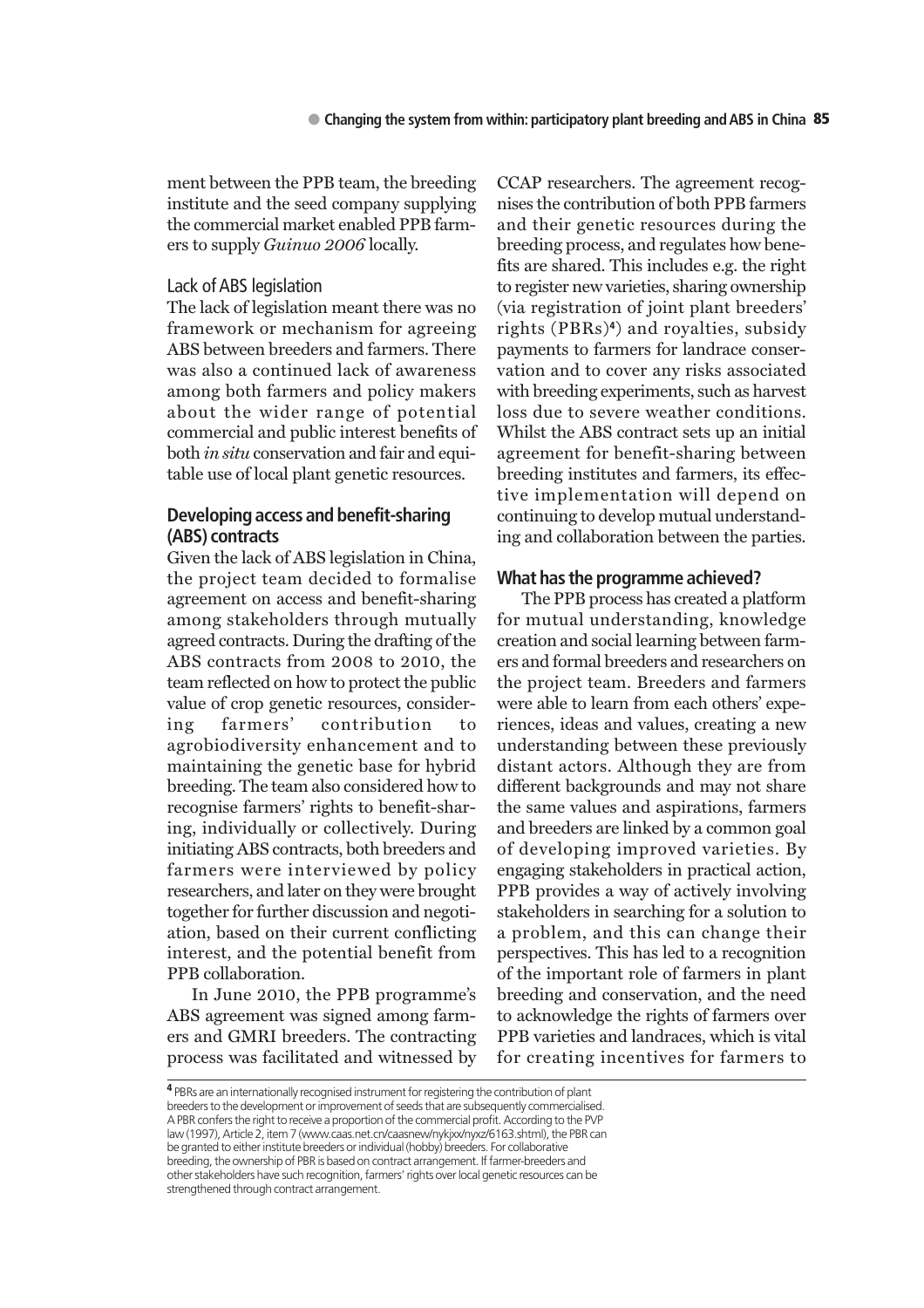conserve genetic diversity.

Working in partnership with farmers has greatly strengthened the legitimacy of the farmers' position as a stakeholder claiming rights, and the asymmetry of the existing legal framework in the way it treats farmers and commercial organisations has become apparent. The subsequent development of ABS contract mechanisms has given legitimacy to the idea of benefit-sharing with farmers in policy discussions.

The PPB and ABS innovations at the community level have also influenced formal (public) breeding institutions at provincial and national level, because plant breeders from GMRI (at provincial level) and the ICS (at national level) have been directly involved in the PPB work at local level. At each stage of the project, the CCAP researchers, farmers and breeders jointly defined problems, developed practical solutions and reflected on the tensions between PPB work at the local level and regulations at the national level (mainly seed laws). The resulting learning was documented and shared with government through regular policy workshops and discussions (see below). This reflexive process provided a systematic approach for fostering institutional innovation at different levels, including the adoption of PPB practices by national breeding institutes and extension programmes and creating awareness amongst the Ministry of Agriculture of the need to reform the national seed regimes. Further effort is required to stabilize this capacity in the evolving regime, such as amendment of existing seed regulations in order to accommodate farmer improved varieties, support to public research institutes' role in breeding oriented to smallholders and conservation, protection of the public value created by PPB in relation to agrobiodiversity conservation and farmer empowerment through ABSrelated agreements, and support to farmer-led seed production and marketing (Li *et al.,* forthcoming, b).

The project has also had to address

power relationships. The national breeding institute leads the national agricultural research system, which has a top-down organisational style, with a clearly defined power hierarchy. But unlike any single disciplinary research project or one confined to local-level research, the PPB programme has facilitated interactions across the power structure (e.g. top-down bureaucratic settings within the formal breeding system) to create a network of relationships among diverse stakeholders with complementary experiences and knowledge backgrounds. The team consists of sociologists and policy researchers from CCAP, besides that the team also has active collaboration with GMRI and CAAS breeders. This has been facilitated by the close collaboration between agricultural scientists at local, provincial and national levels in the PPB process, and the systematic feedback and discussion of local level results at higher levels. At the same time, for both breeders and farmers, PPB became an entry point to explore and identify technological and institutional options to bridge farmers' seed systems and the formal seed system, integrate scientific knowledge and farmers' knowledge in breeding and conservation, and to build mutual respect and understanding among farmers and public breeders.

### **Influencing policy**

The PPB project team is engaged in ongoing discussions and exchanging knowledge with researchers from the CAAS, policy makers from the Ministry Of Agriculture (MoA) and the Ministry Of Environmental Protection (MoEP). The PPB programme has also facilitated and/or contributed to 12 policy workshops and roundtable discussions at provincial, regional, national and international levels since 2000. These discussions have included the direct and indirect involvement of national and provincial policy makers from MoA and MoEP, CAAS, GMRI and international project partners.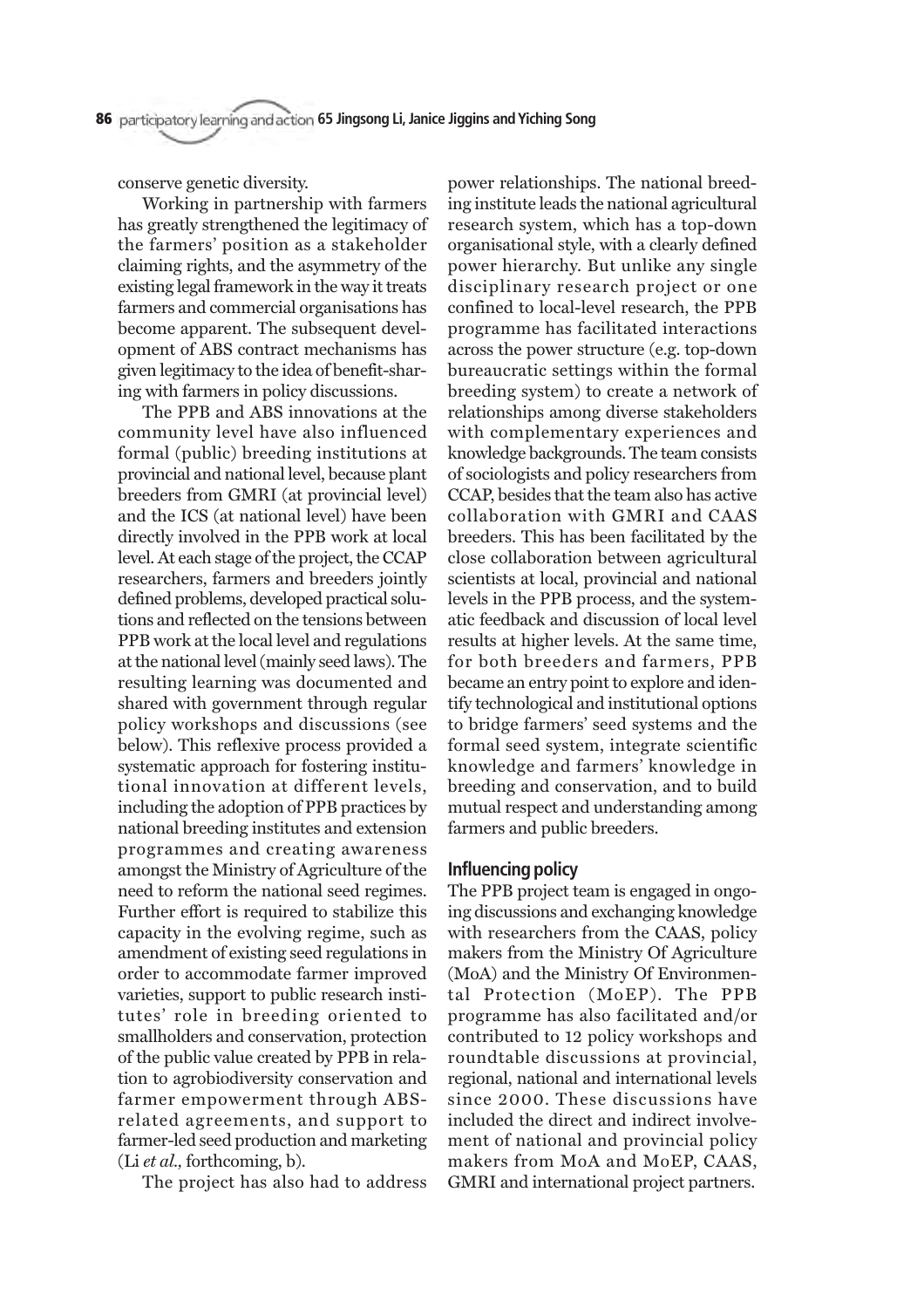Ongoing policy dialogue has created a platform where local-level PPB and ABS innovations can be discussed and assessed. This dialogue has borne fruit: at a policy workshop organised by CCAP in 2002, PPB was considered as an alternative and complementary methodology for crop improvement and agrobiodiversity management for the first time. In 2004, the MoA agreed to include PPB working methods in its national extension reform pilot programme; and from 2008 onward, a national maize breeding programme led by CAAS has collaborated with the CCAP team on one of its sub-objectives: conserving maize genetic resources and developing participatory maize breeding in southwest China.

The dialogue has also raised awareness of the existing barriers in policy and law that prevent farmers from benefiting from PPB, and promoted understanding of the need for changes in policy and law to remove these barriers. This has important implications for scaling-up the approaches.

Clashes between new approaches and established laws can foster change in the government regime. And change is further stimulated by the vacuum in national ABS legislation, which means that policy makers are actively looking for solutions at this point in time. With the implementation of the Nagoya ABS Protocol, CBD member countries are expected to formulate and enact national ABS legislation in the coming years. But the absence of ABS law in China has created a regulatory vacuum for PPB practitioners. There is no formal way for farmers' contributions to seed improvement and development to be recognised under PBR. The PPB programme has demonstrated an alternative approach in the form of ABS contracts between project participants. However, we also need to continue exploring ABS options within the legal system. China has already ratified and implemented the Convention of Biological Diversity (CBD)

and is currently preparing to become a signatory to the International Treaty on Plant Genetic Resources (ITPGRFA), which aims to promote the conservation and sustainable use of plant genetic resources for food and agriculture, and fair and equitable sharing of benefits derived from their use, in harmony with the CBD.<sup>5</sup> China is now exploring a two-track policy framework for access and benefit-sharing relating to plant genetic resources, in order to balance the needs of commercially-driven IP protection regimes for a limited list of high value plants (such as ornamentals) and commercially important commodities (such as hybrid maize as a foodstuff for the pig industry), and the protection of farmers' rights.

#### **Conclusion**

In a context where farmers face significant legal barriers to securing their rights and benefits, this experience shows how a local-level experimental project, involving formal breeding institutes directly, can demonstrate a new way of doing things. By systematically feeding back the results to government departments, the project has started to change attitudes, practices and policy debates, paving the way for changes in policy and law. It has also strengthened the legitimacy of farmers' claim to share benefits from the use of plant genetic resources. Although concrete changes in law have yet to come, these achievements are significant, and show how positive change can be achieved by working within the system. The ABS agreements could serve as the basis for further exploring appropriate PIC principles and protocols in China (Li and Song, 2010; Song *et al.,* 2012). Although ABS legislation in China is not yet adequately formulated, ABS can still be addressed in local practice in terms of procedural approaches, such as ABS contracts, because the legal basis for these mechanisms already exists (Li *et al.*, forthcoming, a).

<sup>5</sup> The International Treaty on Plant Genetic Resources for Food and Agriculture entered into force in 2004. See: www.planttreaty.org for details.